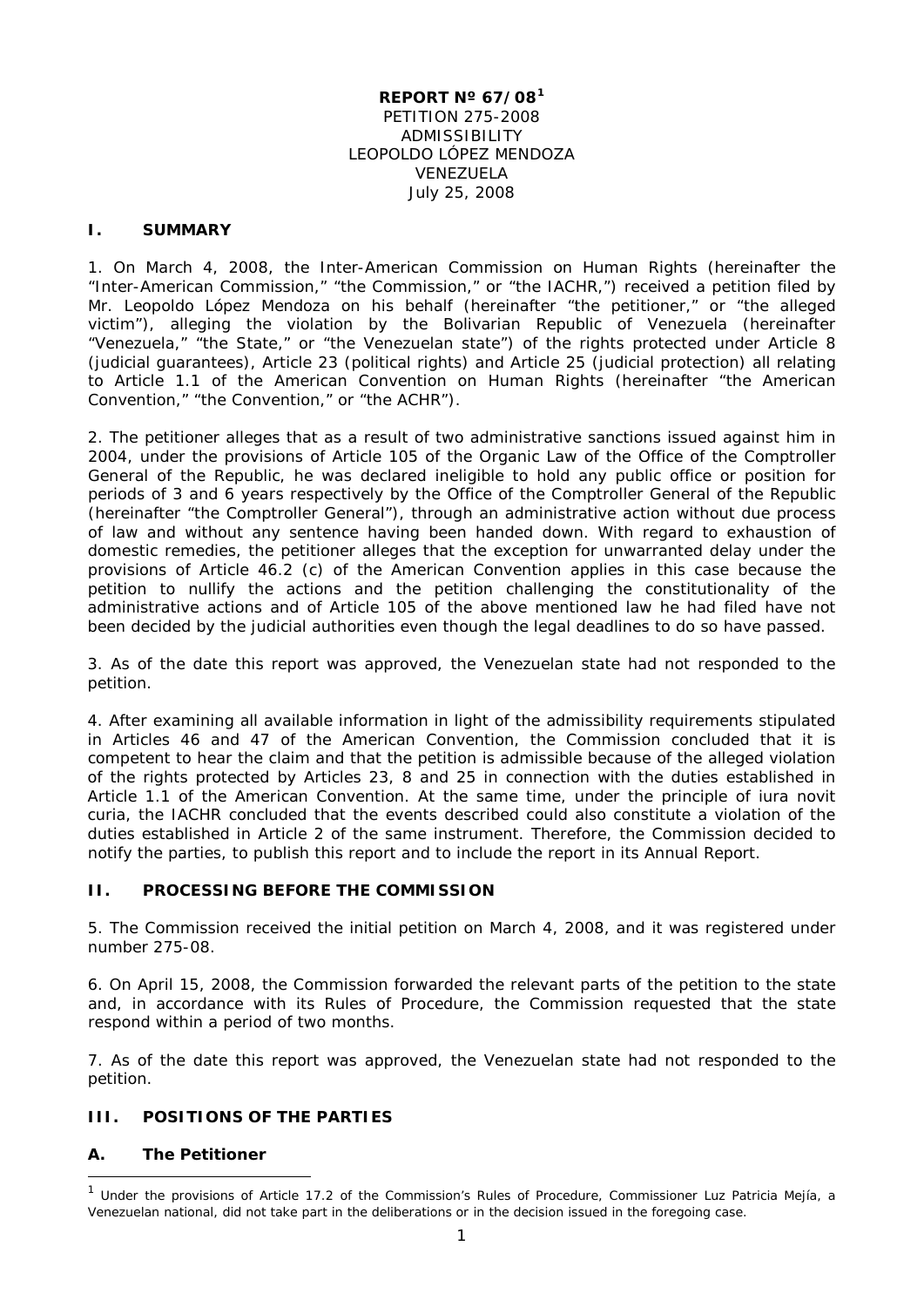8. The petitioner stated that, on August 4, 2000, he was elected Mayor of the Chacao Municipality, State of Miranda, by popular vote and that he was reelected as Mayor on October 31, 2004. He continues to occupy that office and will do so until November of this year when elections will be held and when he intends to run for Mayor of the State of Caracas. The petitioner added that as a result of two administrative sanctions imposed in 2004, he was barred from occupying any other public office or position for periods of 3 and 6 years, respectively, by the Comptroller General of the Republic, the administrative office charged with overseeing the management of public finances.

9. With regard to these administrative actions, the petitioner indicated that on October 21, 2004, the Directorate of Professional Responsibility of the Office of the Comptroller General of the Republic, determined that, as National Analyst in the Office of the Chief Economist of Petróleos de Venezuela (PDVSA), Venezuela's state oil company, he had administrative responsibility for alleged irregularities during fiscal year 1998 and fined him.

10. The petitioner also indicated that on July 12, 2004, on a parallel track to the above mentioned action, the Office of the Comptroller General of the Republic began investigating him about alleged budgetary changes in his office as Mayor of the Chacao Municipality during fiscal year 2002. The petitioner points out that during this investigation he was not allowed to refute the allegations or to argue and prove that he bore no responsibility. The petitioner added that, given the situation, on August 10, 2004, he filed an amparo petition arguing that he was not afforded due process of law, that his right to a defense had been violated and that he had not been allowed to participate in the most important phase of the administrative proceedings. According to the petitioner, the amparo petition was declared inadmissible on August 25, 2004. The petitioner points out that on October 24, 2004, based on the allegations investigated during this second proceeding, the Office of the Comptroller General of the Republic again determined that he bore administrative responsibility and fined him a second time.

11. The petitioner then pointed out that one year after the determinations of responsibility, the Office of the Comptroller General of the Republic issued resolutions on August 25 and on September 26, 2005, imposing the "accessory sanction" of barring him from occupying any public office or position for periods of 3 and 6 years respectively, based on the previous findings of administrative responsibility.

12. The petitioner indicated that these actions by the Comptroller General were based on Article 105 of the Organic Law of the same entity which stipulates:

Under the provisions of Articles 91 and 92 of this law, the finding of administrative responsibility will be sanctioned with the fine established in article 94 depending on the seriousness of the offence and the amount of damages caused. It will be the exclusive responsibility of the Comptroller General of the Republic, and only of the Comptroller General, without any other proceeding required, and depending on the seriousness of the crime committed, to suspend the responsible individual from his position without pay for a period no longer than twenty-four (24) months or to remove that individual from office, with the highest authority being responsible for executing the action; and, depending on the gravity of the offence, to bar the individual from occupying any public office or position for up to a maximum of fifteen (15) years, in which case the Comptroller General must forward all pertinent information to the Human Resources office of the entity or agency where the events took place in order that it may follow the appropriate course of action.

13. With regard to exhaustion of domestic remedies, the petitioner pointed out that he filed administrative petitions for reconsideration of the two actions that determined his administrative responsibility which were resolved by the Comptroller General on March 28, 2005, in the sense that it ratified the finding of administrative responsibility leading the petitioner to file petitions to nullify the actions and precautionary amparo petitions with the Politico Administrative Chamber of the Supreme Court (hereinafter "the Politico Administrative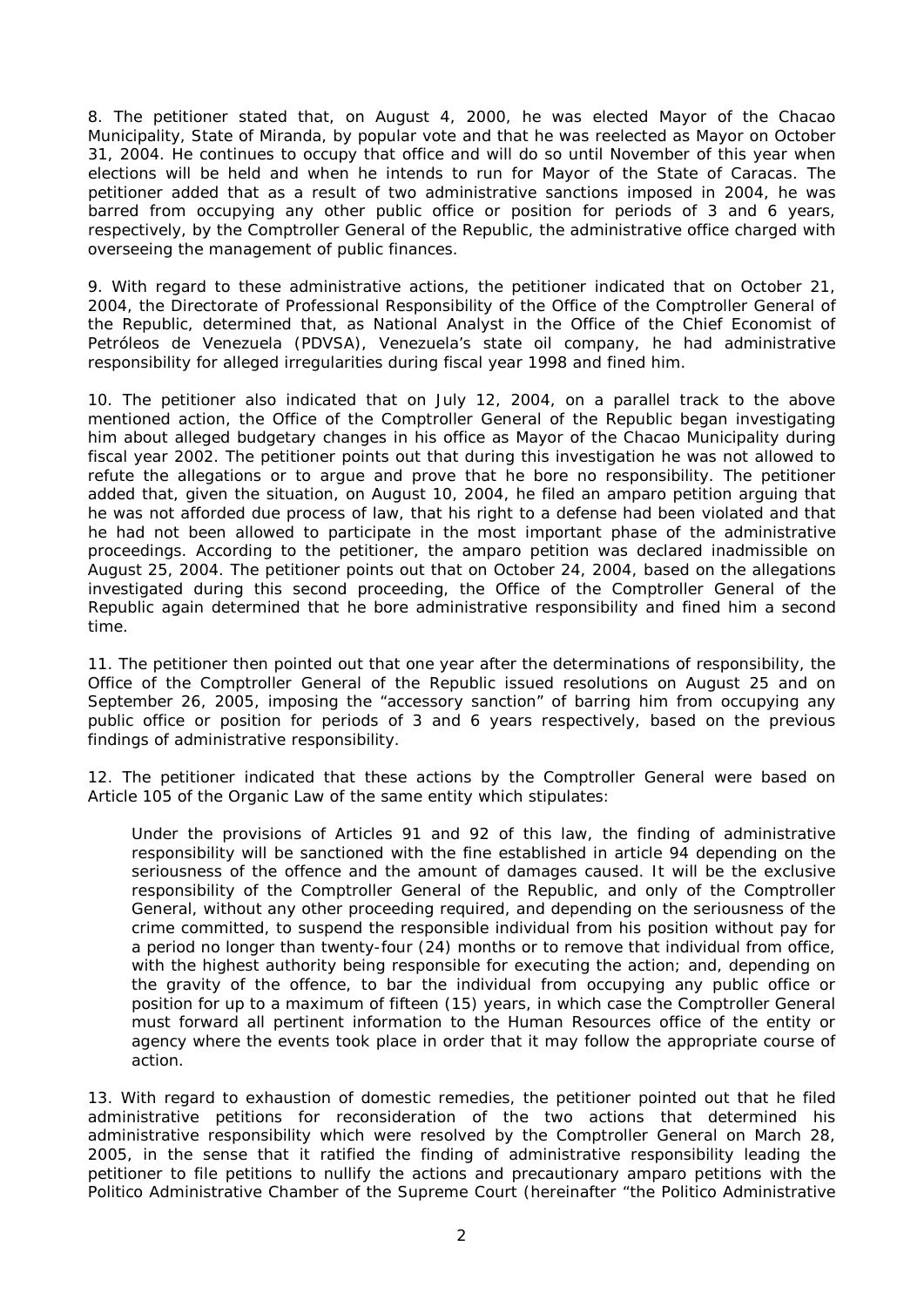Chamber") on August 4, 2005 and on October 4, 2005, respectively. According to the petitioner, the petitions for precautionary amparo were rejected and that a decision on the grounds of the petitions for remedy had not been made by the above mentioned chamber even though the law stipulates a maximum period of 10 months to do so.

14. The petitioner added that on November 15, 2005, he filed in the Office of Comptroller General administrative petitions for reconsideration of the resolutions whereby he was politically disqualified for public office, and that those petitions were declared inadmissible by the Comptroller General on January 9, 2006. The petitioner also stated that on June 21, 2006, he filed in the Constitutional Chamber of the Supreme Court (hereinafter "the Constitutional Chamber") an action of unconstitutionality<sup>[2](#page-2-0)</sup> against Article 105 of the Organic Law of the Office of the Comptroller General of the Republic which establishes the sole authority of the Comptroller to politically disqualify an individual as an accessory penalty to the finding of administrative responsibility. The petitioner explained that the grounds for this action are that the article in question violates due process, it violates the principle of *non bis in idem*, it violates the principle of presumption of innocence, and, also, it allows for sanctions that are wholly disproportionate in relation to the main penalty of administrative responsibility and fine. The petitioner pointed out that, in that action, he challenged both administrative actions of political disqualification together. The petitioner added that the Constitutional Chamber has not issued a decision on this petition for remedy either. The petitioner considers that the exception for unwarranted delay established in Article 46.2 (c) of the ACHR is applicable in this case.

15. Finally, the petitioner added that on February 25, 2008, the Comptroller General of the Republic went to the National Electoral Council to place on record a list of 400 persons, among them the petitioner himself, who had been politically disqualified with the purpose of preventing them from running for office in the elections to be held in November of this year.

### **B. The State**

16. As indicated in paragraphs 3 and 7, as of the date this report was approved, the state has not responded to the petition.

# **V. ANALYSIS OF ADMISSIBILITY**

### **A. Competence**

1. Competence of the Commission *ratione personae*, *ratione loci*, *ratione temporis* y *ratione materiae*

17. The petitioner is authorized by Article 44 of the Convention to file petitions on his behalf. The alleged victim in this case was under the jurisdiction of the Venezuelan state at the time the alleged events took place. For its part, Venezuela ratified the American Convention on August 9, 1977. Therefore, the Commission has competence *ratione personae*to examine the petition.

18. The Commission is competent *ratione loci* to examine the petition given that it alleges violations of rights protected under the American Convention that allegedly took place within the territory of a state party to the Convention.

19. The Commission is also competent *ratione temporis* since the obligation to respect and guarantee the rights protected under the American Convention was already in force for the state at the time the events alleged in the petition presumably took place.

20. Finally, the Commission is competent *ratione materiae*, because the petition alleges presumed violations of human rights protected by the American Convention.

<span id="page-2-0"></span> $2$  Article 65 of the Bolivarian Republic of Venezuela establishes that:

They will not be able to opt to any post in popular election whoever has been convicted of a crime during the exercise of its functions and other that affect the public patrimony, within the timeframe set by law, from the compliance of the prison sentence and according to the gravity of the crime.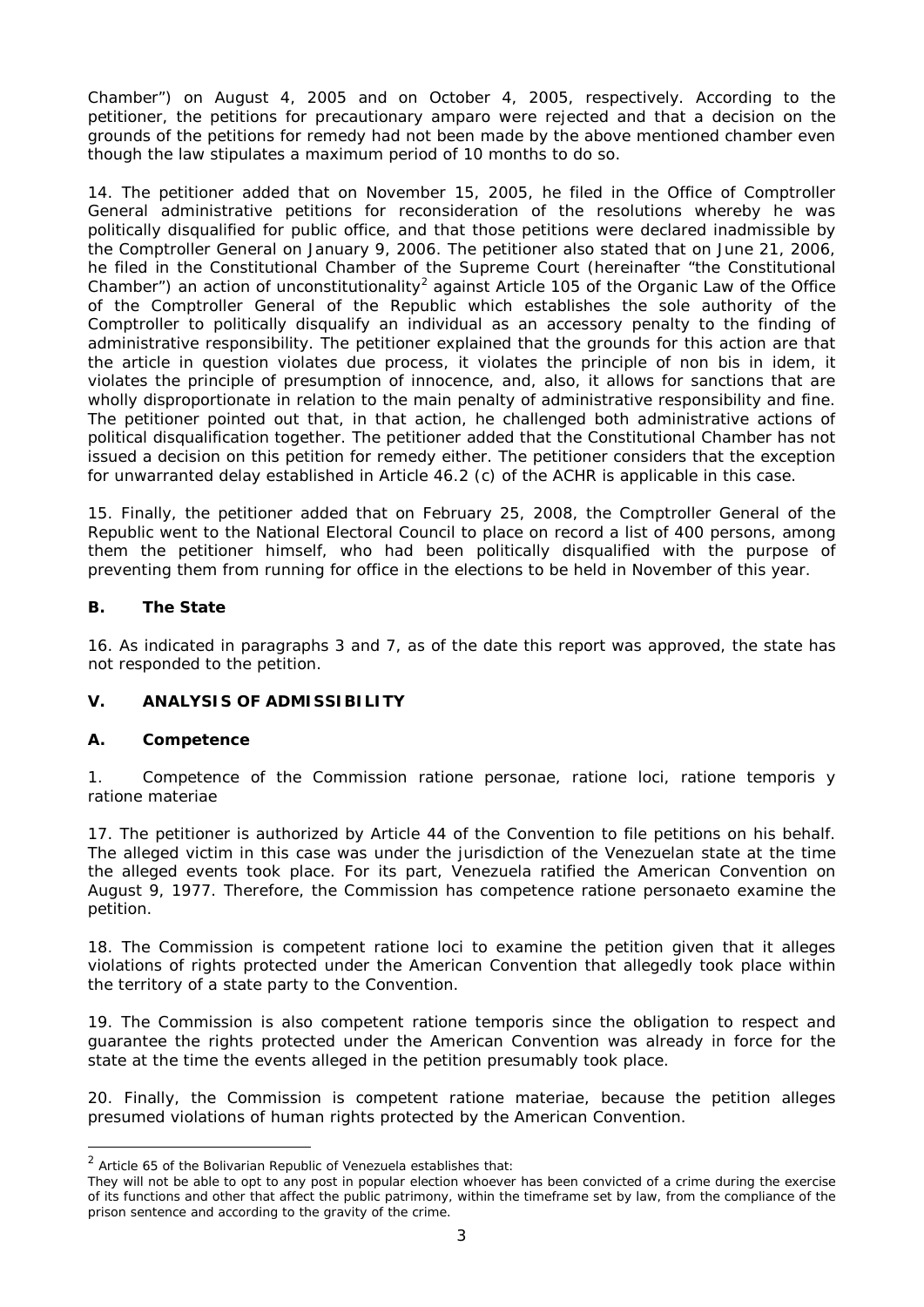### **B. Exhaustion of domestic remedies**

21. Article 46.1 (a) of the American Convention provides that, for a complaint filed with the Inter-American Commission in accordance with Article 44 of the Convention to be admissible, it is necessary for all domestic remedies to have been pursued and exhausted in accordance with generally recognized principles of international law. The purpose of this requirement is to allow domestic authorities to hear an alleged violation of a protected right and, if appropriate, to provide a solution before the claim is heard in an international venue.

22. The requirement of prior exhaustion of domestic remedies is applicable when adequate and effective remedies to the alleged violation are available within the domestic system. In this respect, Article 46.2 specifies that the requirement is not applicable when domestic legislation does afford due process of law to protect the right allegedly violated; or if the alleged victim was denied access to the remedies available under domestic law; of if there has been unwarranted delay in issuing a decision concerning those remedies. As provided in Article 31 of the Rules of Procedure of the Commission, when the petitioner claims one of these exceptions, it is the burden of the state to prove that domestic remedies have not been exhausted unless that is clearly evident from the record.

23. It can be inferred from principles of international law reflected in precedent established by the Commission and the Inter-American Court that, first, the state being sued can tacitly or explicitly renounce invoking this rule $^3$  $^3$ . Second, in order for the exception for non-exhaustion of domestic remedies to be considered, it must be introduced during the initial stages of the proceedings before the Commission, or, in its absence, the Commission presumes that the interested state has tacitly renounced the right to avail itself of the exception<sup>[4](#page-3-1)</sup>. Third, in accordance with the criteria for burden of proof applicable in the matter, a state that claims the non-exhaustion of domestic remedies must outline the domestic remedies that must be exhausted and provide proof of their effectiveness<sup>[5](#page-3-2)</sup>.

24. As noted in paragraph 16, the Venezuelan state did not respond to this petition and, in that regard, it tacitly renounced invoking the exception of non-exhaustion of domestic remedies. For his part, the petitioner alleged an unwarranted delay in the handing down of a decision on the petitions for domestic remedies filed by him in this case.

25. The Commission notes that the legal remedies pursued by the petitioner are: i) petition to nullify together with a precautionary amparo petition filed in the Politico Administrative Chamber against the administrative actions that determined his administrative responsibility; and ii) action of unconstitutionality against Article 105 of the Organic Law of the Office of the Comptroller General of the Republic filed in the Constitutional Chamber.

<span id="page-3-0"></span><sup>&</sup>lt;sup>3</sup> IA Court HR., Case of Ximenes Lopes. Preliminary Exception . Sentence dated November 30, 2005. Series C No. 139, par. 5; IACourt HR., Case of the Moiwana Community. Sentence dated June 15, 2005. Series C No. 124, par. 49; and IA Court HR, Case of the Serrano Cruz Sisters. Preliminary Exceptions. Sentencw dated November 23, Series C No. 118, par. 135; IACHR, Report Nº 69/05, petition 960/03, Admissibility, Iván Eladio Torres, Argentina, October 13, 2005, par. 42.

<span id="page-3-1"></span><sup>&</sup>lt;sup>4</sup> IA Court HR, Case of the Mayagna Community (Sumo) Awas Tingni. Preliminary Exceptions. Sentence dated February 1, 2000. Series C No. 66, par. 53; Case Castillo Petruzzi et al.. Preliminary Exceptions. Sentence dated September 4, 1998. Series C No. 41, par. 56; and IA Court HR, Case of Loayza Tamayo. Preliminary Exceptions. Sentence dated January 31,1996. Series C No.25, par. 40. The Commission and the Court have established that "[l]the first stages of the proceedings" mean "the admissibility phase of the proceeding before the Commission, that is, prior to any consideration of the merits[...]". See, for example, IACHR Report N° 71/05, petition 543/04, Admissibility, Ever de Jesés Montero Mindiola, Colombia, 1October 13, 2005, which cites IA Court HR, Case Herrera Ulloa. Sentence dated July 2, 2004. Series C No. 107, par. 81.

<span id="page-3-2"></span><sup>&</sup>lt;sup>5</sup> IACHR, Report N° 32/05, petition 642/03, Admissibility, Luis Rolando Cuscul Pivaral and other persons affected by HIV/AIDS, Guatemala, March 7, 2005, par. 33-35; IA CourT HR., Case of the Mayagna Community (Sumo) Awas Tingni. Preliminary Exceptions, subpar. item 3, par. 53; Case Durand y Ugarte. Preliminary Exceptions. Sentence dated May 28, 1999. Series C No. 50, par. 33; and Case Cantoral Benavides. Preliminary Exceptions. Sentence dated September 3, 1998. Series C No. 40, par. 31.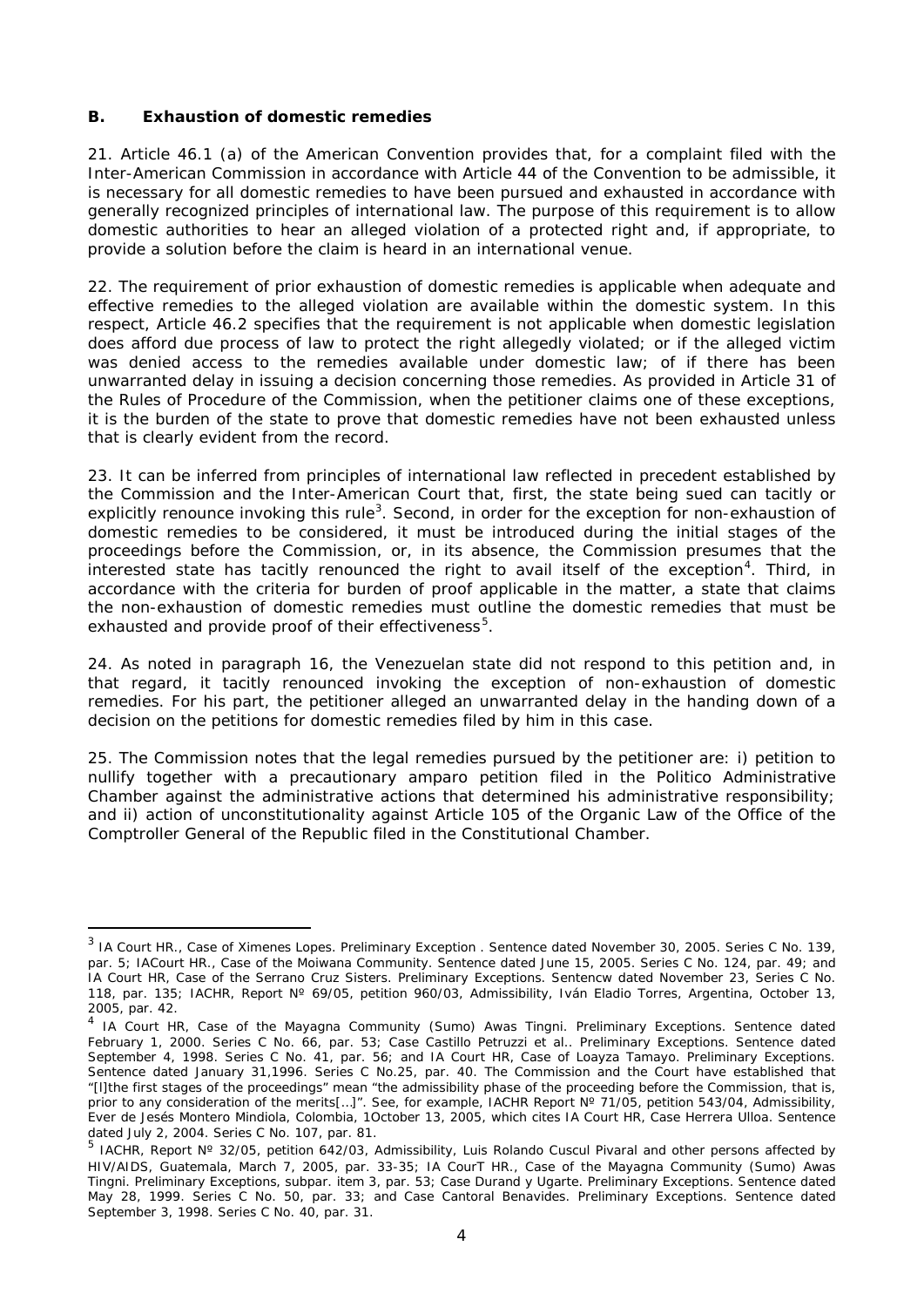26. In accordance with the criteria reviewed, in order to evaluate if the requirement of exhaustion of domestic remedies has been met the Commission must first determine which is the adequate remedy to the violations alleged in the case being examined.

27. The remedy of nullification together with precautionary amparo in administrative matters is regulated by Article 21 of the Organic Law of the Supreme Court as follows:

Any person, natural or juridical, whose rights or interests are affected by a law, regulation, ordinance or other administrative action which is general in scope, emanating from any of the organs of the national, state or municipal government, or who has [sic] a personal, direct and legitimate interest in challenging an administrative action with specific effects, may sue in the Supreme Court to have the action nullified on grounds of it being illegal or unconstitutional.

(…)

In its final judgment, the Supreme Court of Justice will determine whether nullification of the actions or articles being challenged is applicable or not , and it will decide the timeframe for the effects of the decision to go in force; also, in accordance with the terms of the petition, the Supreme Court may order cash payments and reparation for damages caused by the administrative authority, as well as ordering the necessary measures to be taken to remedy any individual legal situation infringed upon by the administrative actions.

(…)

The Supreme Court may suspend the effects of an administrative action with specific impact whose nullification has been petitioned by an interested party when the law allows it or when the suspension is essential in order to avoid irreparable damage or damage difficult to repair permanently taking into consideration the circumstances of the case. To that effect, the petitioner must be required to present sufficient cause in order to guarantee the results of the trial.

28. For its part, the responsibility of the Constitutional Chamber to decide on actions of unconstitutionality brought by the general public to the court for its review is established in Article 5 of the Organic Law of the Supreme Court of Justice as follows:

It is the competence of the Supreme Court of Justice as the Highest Court in the Republic:

(…)

6. To declare wholly or partially null laws and other actions with the force of law of the National Assembly that collide with the Constitution of the Bolivarian Republic of Venezuela, through the exercise of the concentrated control of constitutionality. The decision declaring the total or partial nullification must be published in the Official Gazette of the Bolivarian Republic of Venezuela, and must specifically outline the timeframe in which its effects would go into force.

(…)

In accordance with the Constitution of the Bolivarian Republic of Venezuela, the concentrated control of constitutionality is to be exercised only by the Constitutional Chamber under the provisions of this law and it cannot be exercised in cases other than those where an action of unconstitutionality has been filed by a citizen, in which case the principle of preparation will not be enforced to deny a petition and the Chamber may itself compensate for any deficiencies the petitioner may exhibit in the filing with regard to the specific laws being challenged given that it is a matter that affects the general public. The effects of the judgment will apply to the public in general and will be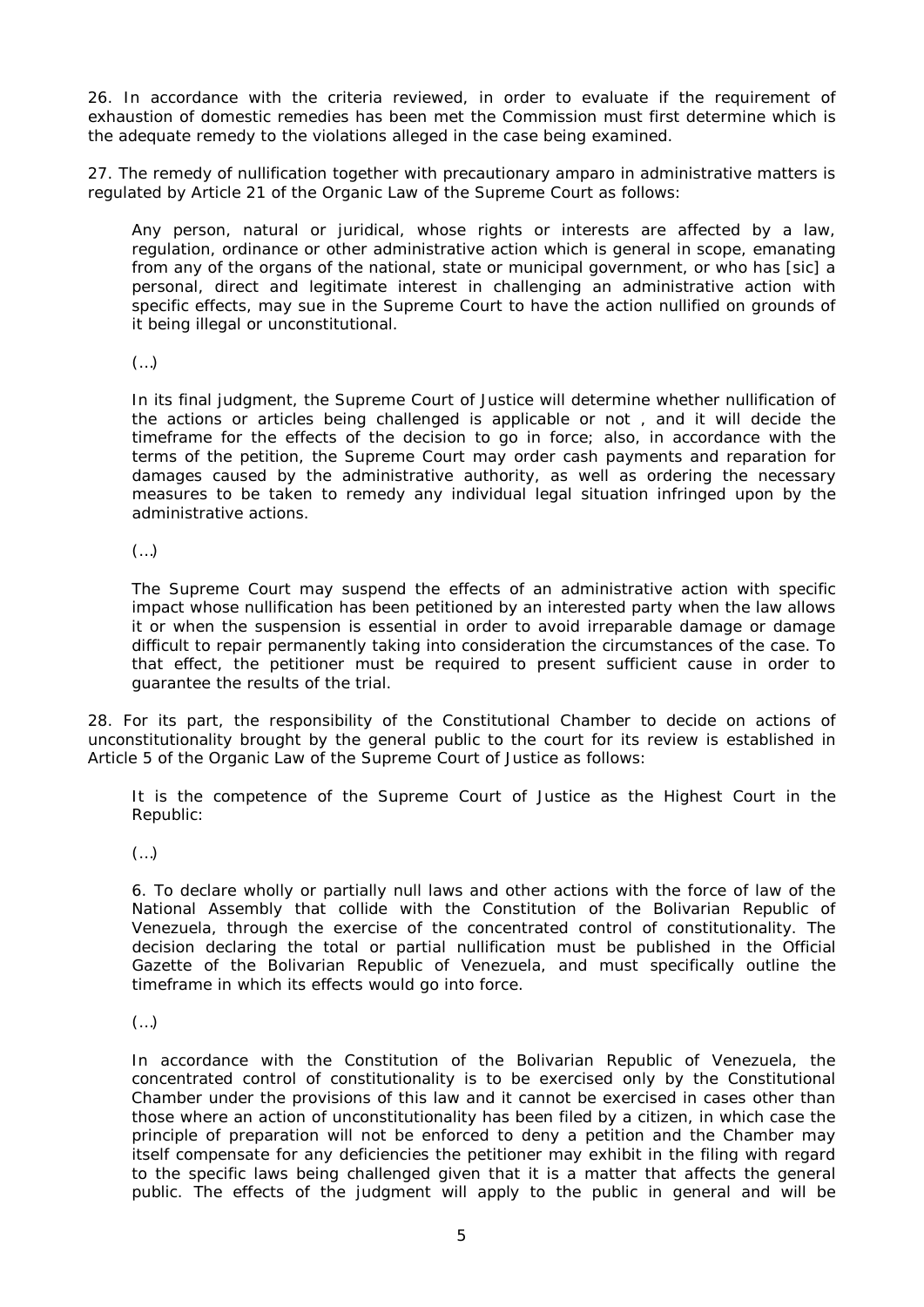published in the Official Gazette of the Bolivarian Republic of Venezuela and in the official newspaper of the corresponding state or municipality.

29. Under the provisions of the law, the purpose of the recourse of nullification with regard to administrative matters is to determine the legality and/or constitutionality of an administrative action with general or specific application and, in the event the effects are nullified, the administrative action would also become null. With regard to the action of unconstitutionality, its purpose is to determine the constitutionality of, among others, laws passed by the National Assembly. In the event a law is found to be incompatible with the Constitution, it is the responsibility of the Constitutional Chamber to declare the partial or total, as the case may be, nullification of the law.

30. In the foregoing case, the record shows that the petitioner pursued the recourse of nullification against the administrative actions that determined his administrative responsibility on August 4, 2005 and on October 4, 2005, respectively. The record also shows that on June 21, 2006, the petitioner filed an action of unconstitutionality in the Constitutional Chamber against Article 105 of the Organic Law of the Office of the Comptroller General of the Republic. The IACHR considers that both recourses pursued by the petitioner are adequate in the sense that a decision could result either in the annulment of the effects of the administrative action that determined his administrative responsibility and that served as grounds for his political disqualification, or in voiding the effects of the law that authorizes the Comptroller General of the Republic to impose an accessory sanction of political disqualification.

31. According to available information, 2 years and 9 months elapsed without the Politico Administrative Chamber having issued a definitive judgment. The Commission notes that, in accordance with Venezuelan law, Article 19 of the Organic Law of the Supreme Court of Justice establishes a series of steps for the resolution of either the recourse of nullification or the action of unconstitutionality that, added together, do not exceed a period of 8 months. Also, more than 2 years have passed without the Constitutional Chamber having issued a decision on the action for unconstitutionality filed by the petitioner.

32. It does not appear, *prima facie*, that the matter to be decided upon domestically is particularly complex or that the delay could be due to reasons beyond the control of Venezuelan authorities. On the contrary, this involves a straightforward analysis of law whereby the appropriate judges must evaluate whether an administrative action and a law violate the Venezuelan constitution. In any case, the state did not present arguments to justify the delay in resolving the recourses filed by the petitioner and thus failed to meet the burden of proof that it is required of the state in these matters.

33. In addition, the Commission takes notice that the deadline for candidates to register to run for elective office in the elections to be held on November 23, 2008, expires on August 12 of this year. Without prejudging the merits of this case, the Commission notes that the lack of a timely resolution of the petitions for domestic remedies could imply that those remedies become ineffective or pointless.

34. The Commission considers that the above mentioned elements are sufficient to conclude that, in this case, there has been an unwarranted delay in the resolution of the petitions for domestic remedies filed and, in that sense, under the provisions of Article 46.2 (c) of the American Convention the petitioner is exempt from having to exhaust domestic remedies.

35. The Commission reiterates that claims of exception to the rule of exhaustion of domestic remedies under the provisions of Article 46.2 of the Convention are closely linked to the determination of possible violations of certain rights protected by the Convention such as guarantee of access to justice. However, Article 46.2 of the American Convention, by its nature and purpose, is a regulation with autonomous content, *vis á vis* the substantive regulations of the Convention. Therefore, the determination of whether the exceptions to the rule of exhaustion of domestic remedies established in that rule are applicable in this case must be made individually and prior to the analysis of the merits of the case since it relies on a different standard than the one used to determine the violation of Articles 8 and 25 of the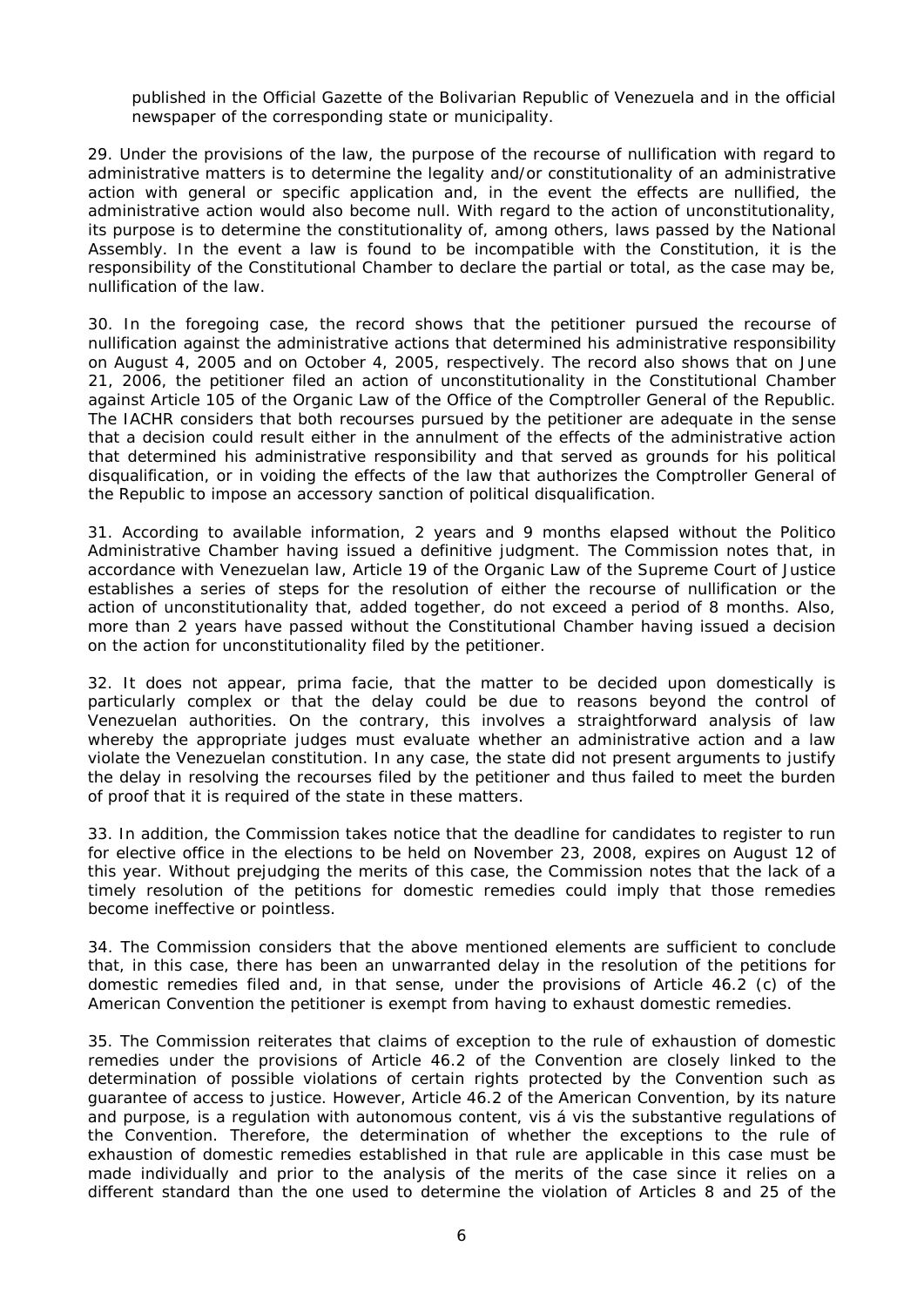Convention. It should be noted that the pertinent causes and effects that have prevented the exhaustion of domestic remedies in this case will be analyzed in the report on the merits of the controversy approved by the Commission in order to determine if they do constitute violations of the American Convention.

# **C. Deadline for submitting the petition**

36. Under the provisions of Article 46.1(b) of the Convention, for a petition to be considered admissible it must be filed within a period of 6 months starting with the date on which the interested party was notified of the final judgment that exhausted domestic jurisdiction. This rule is not applicable when the Commission finds that any of the exceptions to the exhaustion of domestic remedies established in Article 46.2 of the Convention has come into play. In those instances, the Commission must determine whether the petition was filed within a reasonable period of time in accordance with Article 32 of its Rules of Procedure.

37. The Commission concluded that in the foregoing case there was an unwarranted delay in the resolution of the petitions for domestic remedies in accordance with the provisions of Article 46.2 (c) of the Convention. The legal remedies outlined in the previous section were filed on August 24, 2005, October 4, 2005, and on June 21, 2006. The petitioner expected the legal remedies to have been resolved within the legal deadlines but they remain pending with no decision issued to date. Under these circumstances, the Commission considers that the petition was submitted within a reasonable period of time.

# **D. Duplication of proceedings and international** *res judicata*

38. Article 46.1 (c) of the Convention establishes that the admissibility of a petition is subject to the requirement that the matter "is not pending in any other international proceeding" and Article 47 (d) of the Convention stipulates that the Commission will not admit a petition that is substantially the same as a previous petition or communication already examined by the Commission or by another international organization. In this case, the record indicates that neither of those circumstances that would render the petition inadmissible exist.

### **E. Characterization of the alleged facts**

39. For purposes of admissibility, the Commission must decide if the petition includes events that could constitute a violation as established in Article 47 (b) of the American Convention, if the petition is "manifestly unfounded," or if its "lack of merit is evident" as established in item (c) of the same article. The standard of measurement of these extremes is different than the standard required to decide on the merits of a claim. The Commission must carry out a *prima facie* evaluation to determine if the complaint substantiates the apparent or potential violation of a right protected by the Convention and not to establish the existence of a violation. That examination is a brief analysis that does not imply prejudging or advancing an opinion on the merits of the case.

40. The Commission considers that should the events described by the petitioner be proven true with regard to the restriction his political rights through an administrative action without the issuance of a definitive sentence, as well as the alleged irregularities in the domestic proceedings and the delay in the resolution of the petitions filed for domestic remedies, they could constitute violations of the rights protected by Articles 23,8, 25 and 1.1 of the American Convention.

41. Likewise, by virtue of the principle of *iura novit curia,* the IACHR considers that given the fact that the complaint deals with a political disqualification imposed as a sanction by means of a law that authorizes the administrative authority to do so absent a criminal proceeding, the facts could also constitute a violation to the state's obligation established in Article 2 of the ACHR.